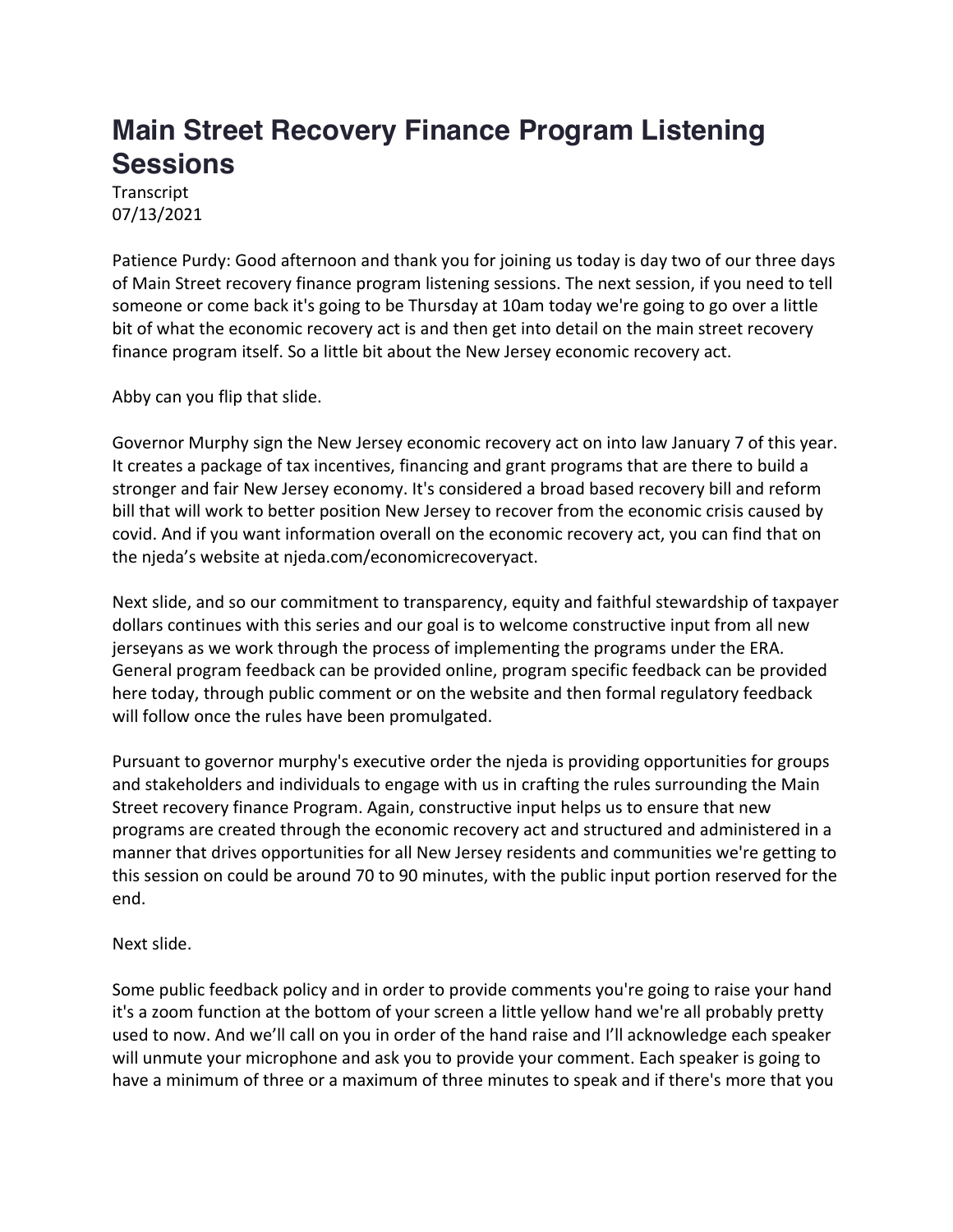want to say, and we have time, you can raise your hand again but we'll move you to the end of the line.

Please don't expect to engage in a in a large dialogue about the program we may respond to some basic questions, but the goal is to get your feedback. If we need to provide some guiding remarks, we certainly will and then, of course, at all times, remember to maintain proper decorum and provide your remarks in a civil manner I'm sure, and everybody to date has.

At this point, I'm going to turn the program over to tie Cooper who is our chief Community development officer and she's going to give you some more guiding kind of strokes surrounding the mainstream recovery act thanks hi.

Tai Cooper: Thank you so much patience, I really appreciate that Thank you guys so much for joining us today this Tuesday at 2pm I'm happy to say. As we begin the long process of recovering from covid-19 pandemic, the resources this program makes available to small businesses will be vital to ensuring a strong and equitable recovery. Today's listening session will help us make sure this program addresses your needs and the most effective and efficient way, so pay attention and after lots of really good questions. Since he took office, Governor Murphy has been dedicated to building a stronger fair New Jersey economy that works for all of us, everyone in New Jersey.

The New Jersey economic recovery act, creates a new package of program designed to keep our state moving toward this goal. Among other programs the ERA includes tax credits to incentivize job creation, new construction and revitalization of brownfields and historic properties financial resources for small businesses, support for new supermarkets and healthy food route hit retailers and food desert communities --that's a mouthful, new funding opportunities for early stage companies in New Jersey and support for our growing and free awesome film and digital media industry.

One of the governor's top priorities are supporting small businesses and Main Street communities throughout the state. Throughout Covid-19 pandemic the njeda has provided hundreds of millions of dollars in relief to more than 75,000 small businesses throughout the state, and it has been our pleasure to serve you. Other state agencies, including hmfa and dca and njra have also been our partners throughout this pandemic. Now, as we begin to recover from the worst of the pandemic you're shifting our focus to achieving a stronger fair recovery and the focus now is on the recovery. The mainstream recovery finance program is a key component of these recovery efforts that'll provide 100 million dollars in grants and loans to small and micro businesses.

Christina Fuentes is going to go over those programs in much more detail but we're going to talk about CDFI's and MBI's and a whole bunch more. In line with governor Murphy, and the nj eds commitment to transparency and public engagement, we are proud to share the draft rules for the program with you today for your input. You know what best resources, you need, and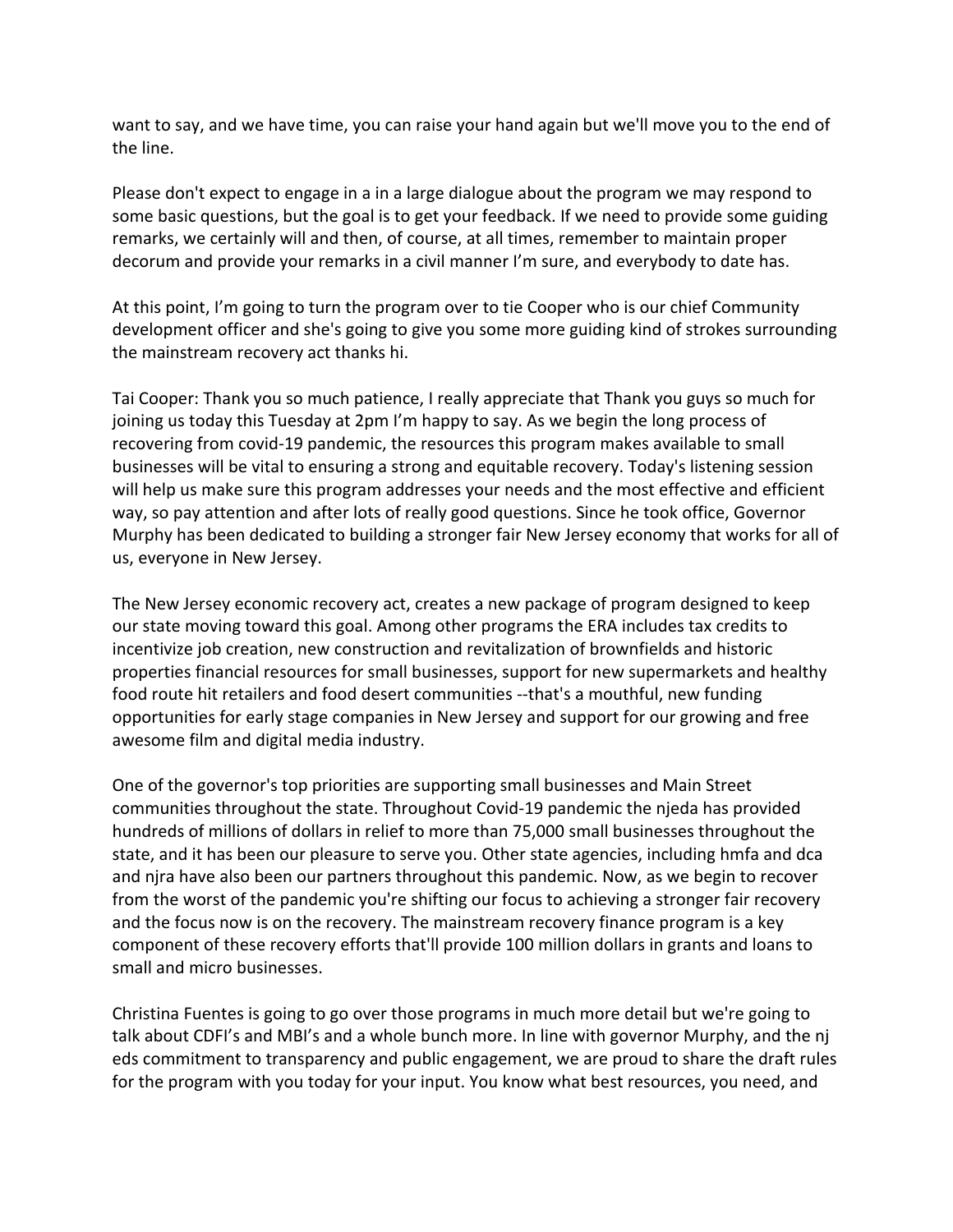we look forward to hearing your insights on how to ensure this program the mainstream recovery finance program is effective and fair.

Thank you in advance for your input and we're excited to hear from you now i'm going to turn it over to Christina Fuentes Managing Director of Community development thanks so much.

Christina Fuentes: Thanks.

So the mains street recovery program essentially creates \$100 million appropriation designate the Treasury, who then will turn that fund over to ETA to create products and programs and those products can essentially be grants to support small businesses loans to support micro businesses. Also, resources for other eligible lenders that can provide support to micro businesses as well, so the grants that will be established for small businesses will establish… will support New Jersey small businesses that are defined by SBA To support improvements operating expenses towards lease payments and purchases of equipment and installing that equipment as well.

Also loans to micro businesses will offer low cost financing to support it, micro businesses micro business that's defined as 10 or less full time employees and then also less than 1.5 million in revenue based on your last tax return. Our other lenders that we will look to for supporting our micro businesses will have to have a 10 year experience in supporting you know traditional micro businesses as well, but will provide not only access to capital but also technical assistance for those businesses to access to capital they'll provide and those partners we're going to look to leverage will be our Community development financial institutions, otherwise known as CDFI's, our minority depository institutions MDI's, zone development corporations and cities with a population of 100,000 or more Community development corporations and economic development corporations as well. Next slide please.

So the two grants that will be established through this will be a small business lease grant which will help support, through grants, businesses that are going into new space or adding additional space and then also a small business improvement grant which will reimburse a business owner for any type of costs associated to make an interior exterior building improvements, but then also purchasing installing equipment or what we would consider furniture fixtures and equipment, next slide.

The first grant program will be the Small Business Lease Grant which will have a 40% set aside for eligible census tracts that are considered opportunities zones and then the grant will essentially help. It will be dispersed into disbursements but at time of application, the least can be executed up to 12 months prior to their application. And the way it will be at approval the received their first disbursement which will equate to 20% of their annual lease payments. Then, after 12 months after that they will essentially receive another grant to support their lease payments, and they again will be 20% of their annual lease payments. If someone has multiple locations, they can apply for that, if one he is with three locations they essentially can do three applications because it's based per location. There will not be an application fee, but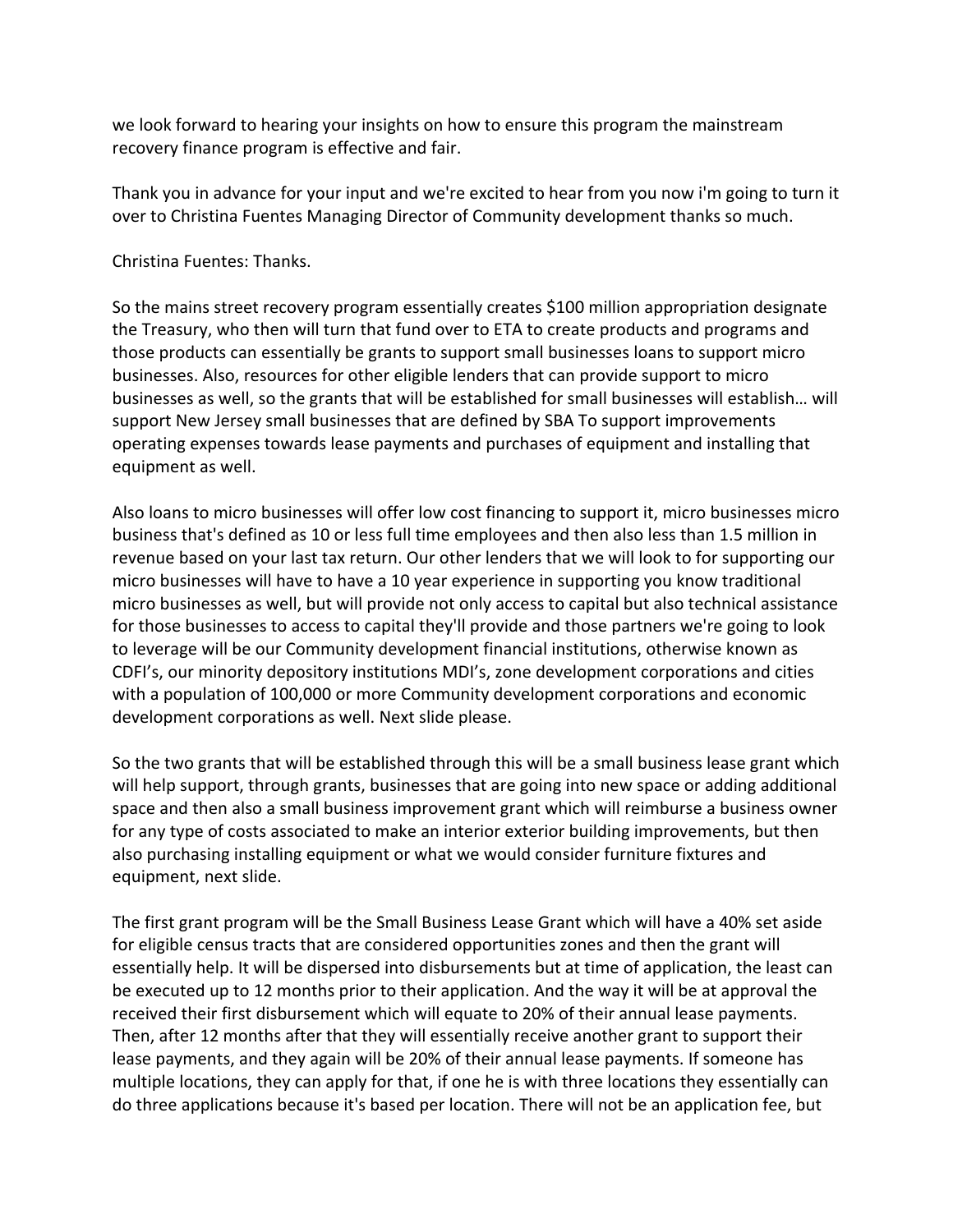there will be an approval fee so at time of approval, they were they will be able to pay their fee and then be able to execute the grant agreement with EDA, next slide.

Some eligibility criteria will essentially be able to have to meet the definition of a small business based upon their needs code, they would have to provide a current tax clearance certificate and being good standing with the state as far as we would do checks with department Labor and DP as well too. We'd also ensure a time of application that they're in good standing with EDA. And then they would also have to a time of application certify that they'd be willing to pay the minimum wage requirements associated to the products. So it would essentially have to be the greater \$15 an hour or 120% of minimum wage rates if it is an entity that has tipped employees, then they only have to meet the criteria of 120% of them wage rates, since we would be requiring a lease that's a five year term, this compliance period would exist for the five years. They would have to commit and remaining in that facility as well, too, for their grant agreement which would be the five years and this product would be available to both nonprofits and commercial businesses next slide.

The lease would essentially have to be for at least 500 up to 10,000 square feet for office retail space, which would encompass most of commercial space as well too. Although if the space is larger than 10,000 square feet it's still eligible but we're only going to incentivize the 10,000 square feet, I would have to be for new lease amendment or an extension adding at least the 500 square feet of space as well to. It must incorporate street level or first for space, it can be a first floor and a second floor or first floor in a basement. But it has to incorporate the first order to be eligible, and when it has to be at least a minimum five-year term, and it has to be a market release as well to. Just to ensure that you know we use coast, our data to ensure that landlord discharging; and market rate lease and we would be able to determine that as well too.

And again, at time of application, the least can't be executed any longer than 12 months, so we would look at time of application, you provide your lease so we could demonstrate that as well to, next slide.

Some exclusions around the grant program essentially would be we wouldn't want to look to see an applicant terminate or exit their lease just to pursue an incentive, so they couldn't go from same square footage. A business that is essentially in the business lease assistance program that still fit the timing criteria could opt out if they chose to do so. And then also they have to make their lease payments they can't default or leave the space, because we are providing a grant add approval, they would essentially receive those funds Prior to that, so we want to make sure that they would be staying in that space high tech business incubators that are members and nonprofit facilities, would not be eligible, because typically it's a state institution that provides more attractive incentives for that space, but any type of operator, that of an incubator would be eligible for this incentive, we also want to make sure landlords that have an ownership interest in the tenant would not be eligible as well to.

Next slide.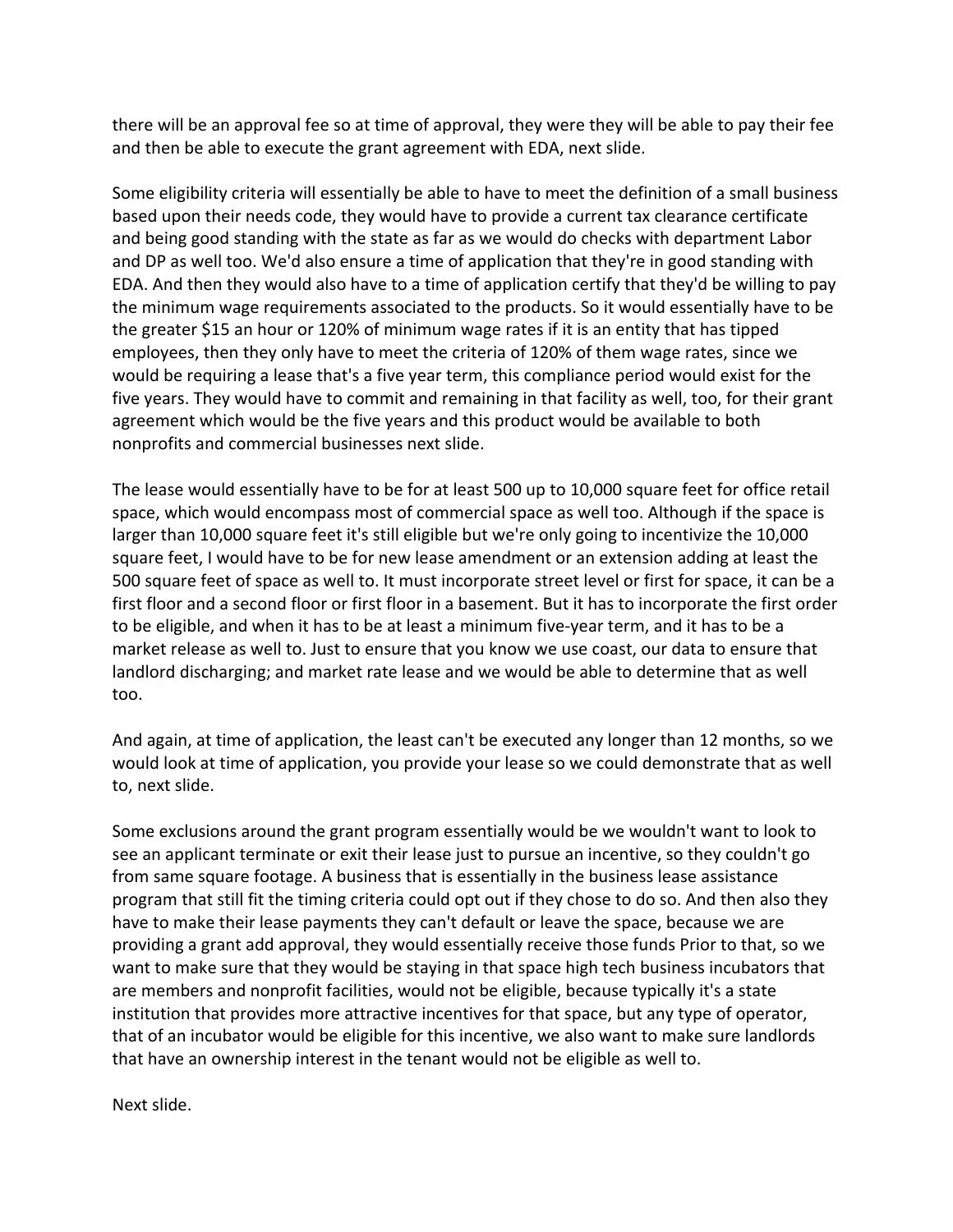The next grant would be the Small Business Improvement Grant again would have a 40% set aside for eligible opportunities own census tracts. This grant would be a reimbursement up to 50% of the project costs, with a maximum award of \$50,000 this could support interior exterior renovations it could support purchasing equipment installation and also furniture and fixtures as well to it would have to be a minimum project costs of at least 5000, and this is a limit of one application per EIN. Entities that have multiple locations under that one EIN submit the multiple location costs all into one application and you want to make sure you're doing equipment and renovations all in one application as well to. Again, with just the approval fee at time of approval and then executing their grant agreement.

Some eligibility criteria would be meeting the definition of an SBA small business. They would have to rent or own and operate the facility at a commercial business, providing a current tax clearance certificate and being in good standing with department of Labor and department of environmental protection. Also, certifying an application that they're not in default with any other EDA products.

And again, at time of application, they would have to certify the be participating, the minimum wage requirements and it be similar to the fact that greater \$15 an hour or 120% of the minimum wage rate. For tipped employees, it would just be the hundred and 20% of them will wage rate nonprofits and businesses would be eligible for this program as well and business coach essentially received the least grant and improvement grant as well to excellent eligibility criteria for this would be, we would want to make sure it's a reimbursement of any type of purchase of the FF&E and equipment and any type of Interior exterior renovation a home based business could be eligible for this, but only for purchasing installation FF&E we wouldn't allow any type of renovations or improvements. The work would have to be completed order after March 9 2020 but no more than two years prior to application day. And they would have to provide documentation, since it is a reimbursement that the proof of payment and demonstration of the work so we're looking for invoices statements payments and canceled checks.

The project costs would have to be at least 5000. And it would be up to the applicant to do the additional local approvals as well, too, so if there's any type of zoning or building permits required for the project that would be up to the applicant to pursue those. Projects over \$50,000 would be considered to use the they would have to use the green building standards for lighting and mechanical work, so any type of lighting improvements for interior exterior or if they're looking to do an H back system, you want to ensure that you're you know, doing the installation of cost saving benefits essentially or to that small business too so.

If the applicant is leasing the space, we also want to just get permission from the landlord to make sure those improvements are allowed as well to if it's not identified in the current lease. And then any contractor that you get the applicant would essentially use of if there's four employees are more there's affirmative action requirements and it's essentially just filling out two forms that would be part of the application as well to next line.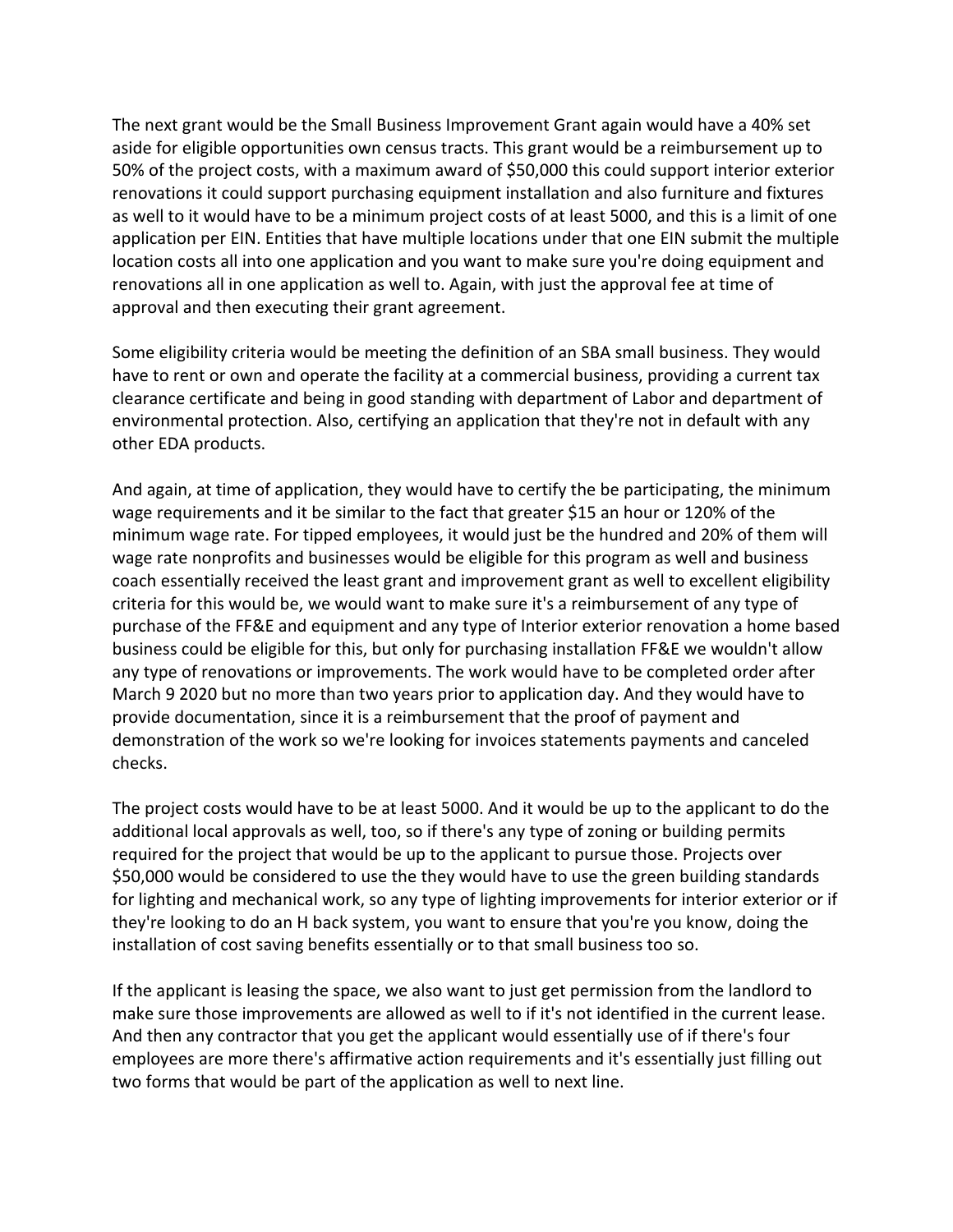Some requirements around the statute would be as identified, you know we talked about the wage requirements so essentially employees again have to certify that they're willing to pay the greater up the \$15 an hour 120% of the minimum wage, unless their tips and it's just the hundred and 20% of minimum wage. We would be checking that yearly for the compliance period as well, too, so we would demonstrate that, by asking for a specific group of WR30 payroll reports or equivalent documentation, depending on what type of business entity will be working with determine that. Ensuring that green building standards are being followed as well to for any project that would be over the \$50,000 threshold and then also the affirmative action again that would just be part of your application filing the necessary paperwork. And then we have to make sure to just to highlight that the compliance period with the least grant essentially would be the five years. Again, agreeing to that space, so you agree to the terms by staying in that space and then with them improvement grant. If your grant is less than \$25,000 your compliance period would be for two years of that grant agreement it would highlight that and so again for those two years you're paying your employees are required wage rates and staying in the space. If your grant is over 25,000 then your requirement for compliance would be the four years.

## Next one.

We also have the ability, with the funds to be able to pilot some programs as well too. So if the grants are not an ideal fit, then we will be providing some additional resources, like our Micro Business Loan Program we would essentially be relaunching that. And that provides access to capital for micro businesses the wage requirements are not under the loan products they're just for the grants so with this you could get access up to 50,000 at attractive terms, and then we would also be looking to leverage our partners as well too that we identified but providing them access to capital to lend out on local level too, but then also providing technical assistance. So we would look to those partners but highlighted, like the CDFI's, MDI's, zone development corporation's EDC's, CDC's, providing them access to capital and then lending it out to micro businesses at attractive terms to but then also ensuring that they can receive technical assistance as well too. So the technical assistance could essentially be you know, helping credit repair services business plan writing if they need projections, in order to qualify for loan and additional services like that.

## Excellent.

I believe that's my portion so I'll pass it back to Patience.

Patience Purdy: Thanks Christina thanks for all the information So here we are at public comment and it looks like there are a number of you on in order to be called an order for public comment you need to raise that little yellow hand. And we will allow you to unmute your microphone and give your contribution to the Main Street Recovery Fund Project or Program. So don't be shy.

Oh ok so Abby if you can unmute Quaira Colon and if I said that correctly here.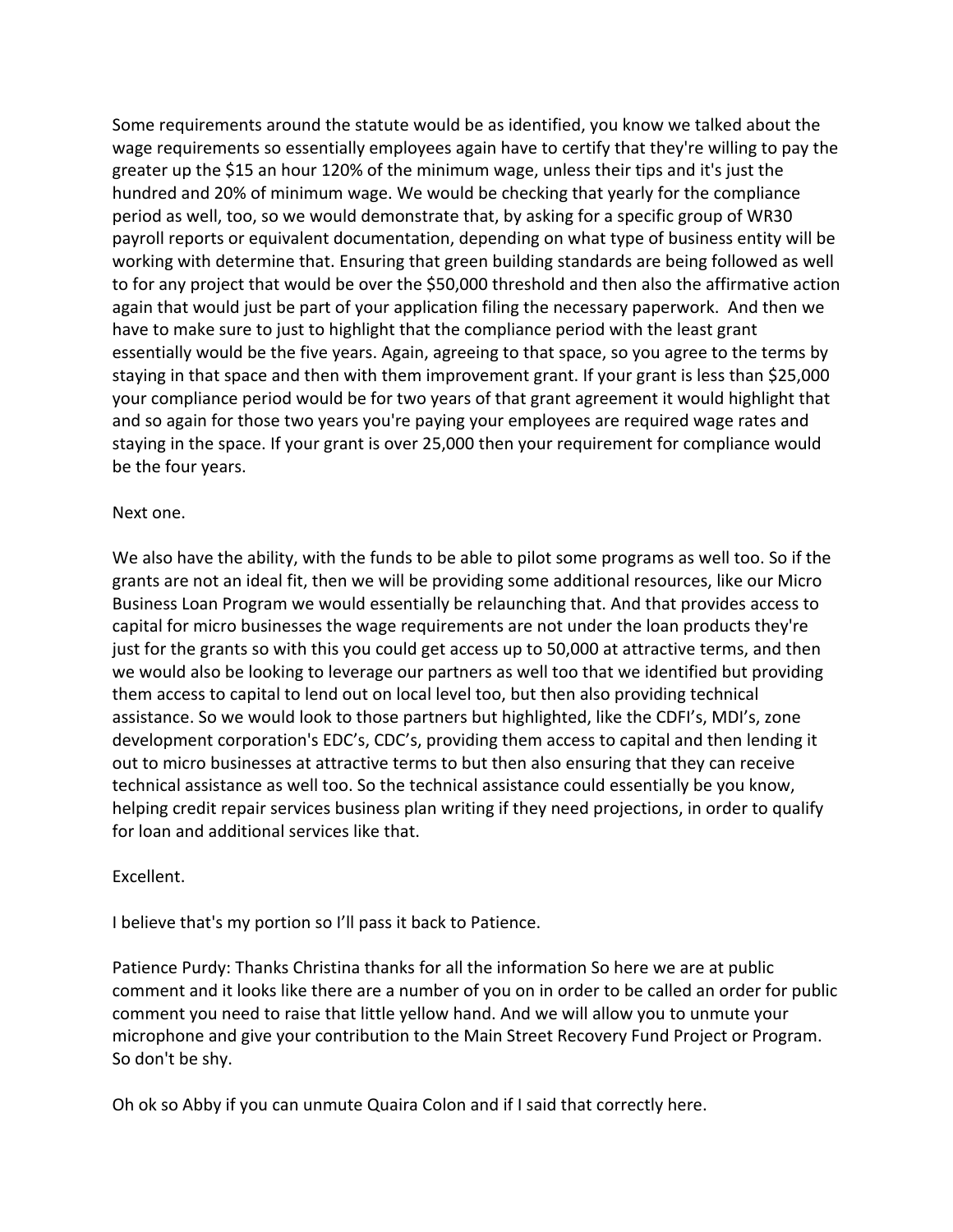Quiara Colon: Hello, can you hear me.

Patience Purdy: Yes, we can thank you.

Quiara Colon: Awesome so I just had a question I was wondering if the Small Business Improvement Grant is only for reimbursements of businesses that have already been renovated or improved it's not at all for investing into small businesses that want to renovate or improve but haven't had the access to the funds to do so.

Christina Fuentes: No, it would just be a reimbursement yeah.

Quiara Colon: Ok um yeah I mean I guess that's helpful for people that have already had access to the capital, but I guess I wouldn't be as helpful for like communities like minorities who haven't really had access to do those things, especially during covid I really liked the Micro Business Loans, I think that that's going to be really helpful just because it's going to give people access to capital. I was wondering if this specific portion of those grants are going to be going to black and Latino owned micro-businesses.

Christina Fuentes: Um so we're doing the 40% set aside, however, we still once we establish through a disparity study what our percentages would be, then we would have to go back to board and then establish those set aside requirements that we would have to do, so for right now it's the 40% set aside, however that's just a temporary you know kind of solution of what we have, but we still have to do this study in order to qualify what the percentages would be for the products yeah.

Quiara Colon: All right, thank you, that was helpful.

Patience Purdy: I don't see anyone else currently.

Patience Purdy: Oh, here we go Abby if you can unmute Kathryn Harrison.

Kathryn Harrison: hello, can you hear me ok.

Patience Purdy: Yes, Kathryn, let us know who you are, and if you're calling on behalf of yourself or an organization, please.

Kathryn Harrison: Hi yes, my name is Kathryn Harrison, or I go by Kat and I work for (unknown) Latin American economic development association. Thank you so much for the time to ask a question, I came into the presentation about 10 minutes late, so please forgive me if I'm already asking a question that was answered my question is it's very clear that lenders, as well as a smaller organizations like micro lenders CDFI's are getting access to the micro business loan money to be the you know to be the channel through which that gets lended out. What are, what is the what, if any, access to this to these funds do organizations nonprofit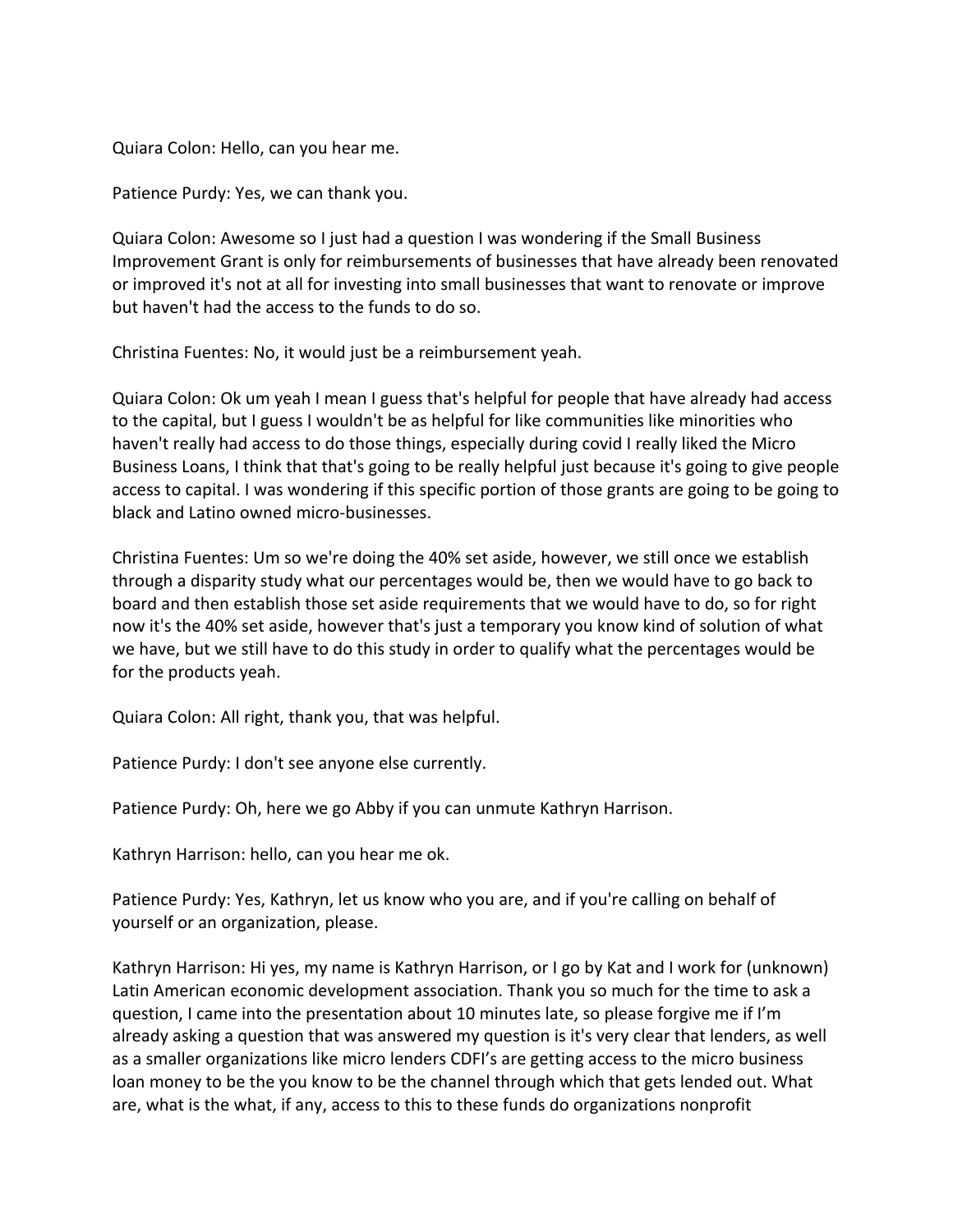organizations such as (unknown) who do provide. Those supplementary services those critical supplementary services like counseling and training, what kind of access to these funds do we get and if not, are we, how are we expected to are their guidelines as to like how we collaborate with you know with the lenders with the micro lenders.

Christina Fuentes: So the statute establishes nonprofit lenders as well to you would still have to have a demonstrated experience of 10 years servicing micro businesses to be eligible so as long as you would fit that criteria, you could still participate.

Kathryn Harrison: Okay, so so we don't. But we do have you know 30 plus years in providing supplementary services So is there any role I guess what I'm what I'm asking, is there any role for an organization such as (unknown) to participate and facilitate you know this program to clients.

Christina Fuentes: Um, so I think you're speaking in terms of more technical assistance is what you're providing to the micro business, so I mean at this time I mean we have the ability to pilot programs, if you want to provide your feedback, there is a link that you can go and you know highlight ways of being able to do that, so I would just suggest that you know he utilize that as a platform, but it's the benefit to this is, although there's these two grants, we will be piloting additional programs as well too. So, but didn't have some flexibility and doing additional stuff, so I think that you know, the best way to kind of do this is really provide that feedback. And then that goes for anyone who's participating this you know if you feel like. You think you know, maybe it's later in the day you're like Oh, what about this, you know, please use this link to provide that feedback because that's what we want, we want to hear that, so I would suggest using that, and you know, I appreciate your input.

Kathryn Harrison: Absolutely thanks so much Christina.

Patience Purdy: And we'll give it a minute seems like folks get a little more adventurous after someone else has come before them and don't currently see any hands up I don't know if there were other questions or comments that were around there I hadn't seen any of that, so I think what we'll do is remind everyone that. To provide program specific feedback you're going to go to NJEDA.com/program/specific/feedback and as Christina mentioned any comments any thoughts, you have, as these programs are being created are welcome and considered and what we're looking for in order to make sure that we're we're hearing everyone okay we've got seeds, all you needed as a little bit of time. And Abby if you can unmute Stu and Stu if you can tell us who you are and where you're calling from or how you're representing thanks.

Stu: Oh yeah. I'm consultant that works with A couple of agencies and Elizabeth New Jersey and, and this is, I don't know if it's more a question or a suggestion I know I work with a number of DCA neighborhood based commercial programs and have you had any discussions with the DCA staff responsible for their programs, to see how you can use their state and federal funding to leverage your money or vice versa, how you could work with those neighborhood based programs, which are, many of which are targeted and opportunities owns or targets to kind of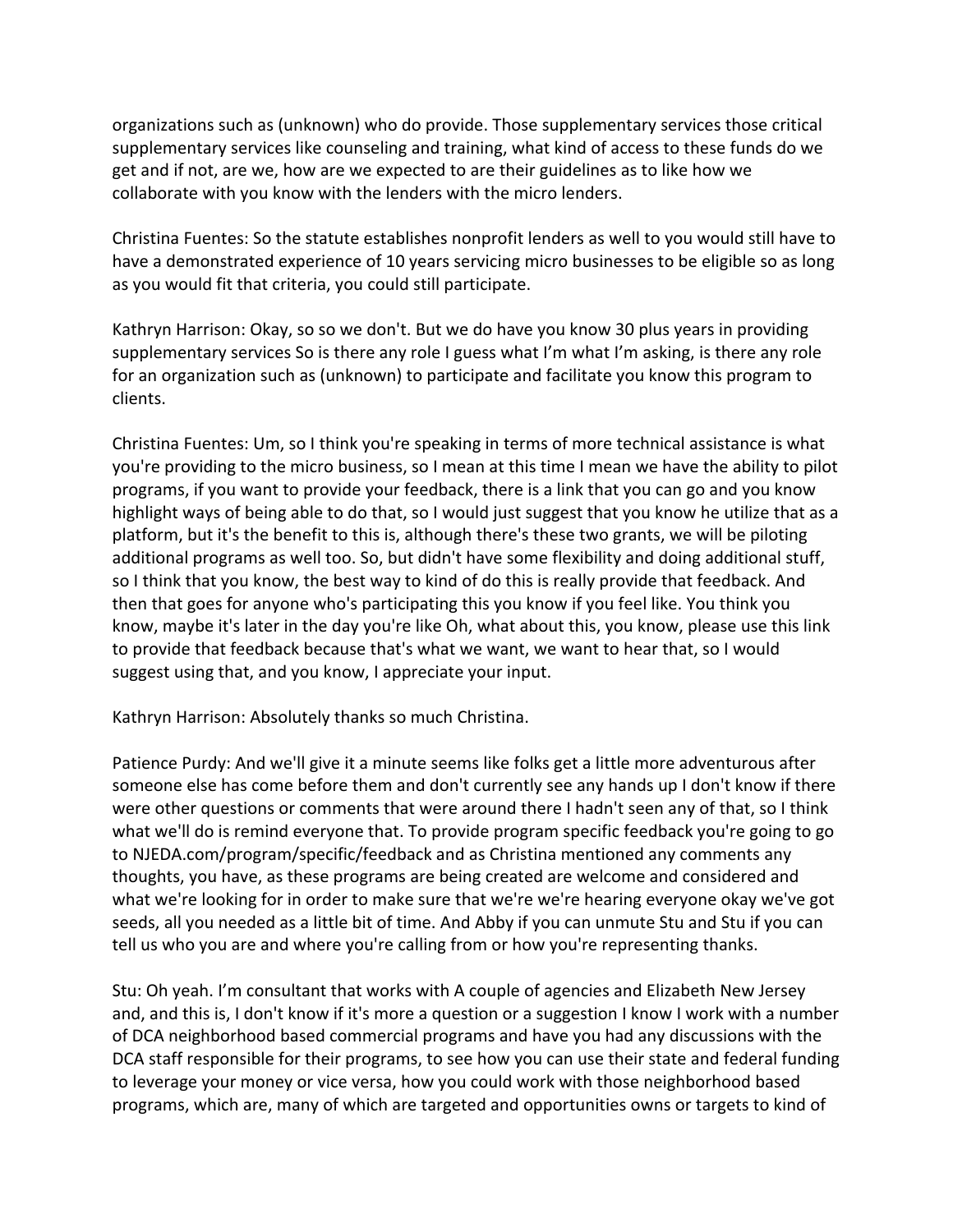businesses that you're trying to assist Have you had any discussions with DCA staff about how your program could work with their program.

Christina Fuentes: yeah absolutely so we work very closely with DCA and Jeff Bueller who represent he heads up the neighborhood preservation program so yeah yeah so I figured that's where you're going so yeah We work very closely with him and then also Shawn Thompson as well who administers the mainstream. Yeah so um the I just want to remind people to that. As you know, with some federal funding right, you have to demonstrate a need and 25% loss and revenue typically with sometimes when certain products so. These products are very different, because they're understated procreation So these are more kind of you know supplemental grants to kind of support small business that may purchase equipment and you know can submit this and it's not that measurement of need and so with the Neighborhood Preservation Program. Which they're currently looking to expand as well to there'll be able to utilize these because these were previous grants that we did in very targeted areas and now we've expanded that we've expanded them to statewide, so this is eligible statewide. But also NPP can utilize these as well, and those live local neighborhoods so.

Stu: Okay, thank you very much.

## Patience Purdy: Thanks Stu.

Okay, so no hands up currently please raise your hand if you want to make a comment will give it a minute, and there we go Jane Asselta hi Jane, Jane can you announce yourself and tell us who you're with.

Jane Asselta: Patience hi Christine Jane Asselta with the southern New Jersey Development Council quick just comment, I guess, my concern is for the wage requirements. The minimum wage currently isn't at \$15, as you know, and it won't be until 2025 and, as this is a reimbursement for a period of since 2020. That rate wasn't applicable then either so I'm just concerned that the wage rate will not just be a disincentive but also a barrier. Particularly for those kinds of companies, the small women own minority owned businesses that that might not be able to a have met that we'd rate since 2020 and it's currently not required of them, and yet this this program requires them to be willing to.

Christina Fuentes: yeah, so this is a requirement identified under the statute, which supports a holistic policy around being able to being able to really provide livable wages for employees, as well, too, so again. It is under the grant. So if you know businesses feel like they're a good fit for that then it's out, you know, open and eligible to them, but then we also have additional resources to provide them some access to capital. But it's it is you know, essentially, something that it's a choice and an option for the business owner.

Jane Asselta: Okay, thank you so it's statutory I didn't I didn't appreciate that was written into the ERA Thank you yeah. Thanks Jane.